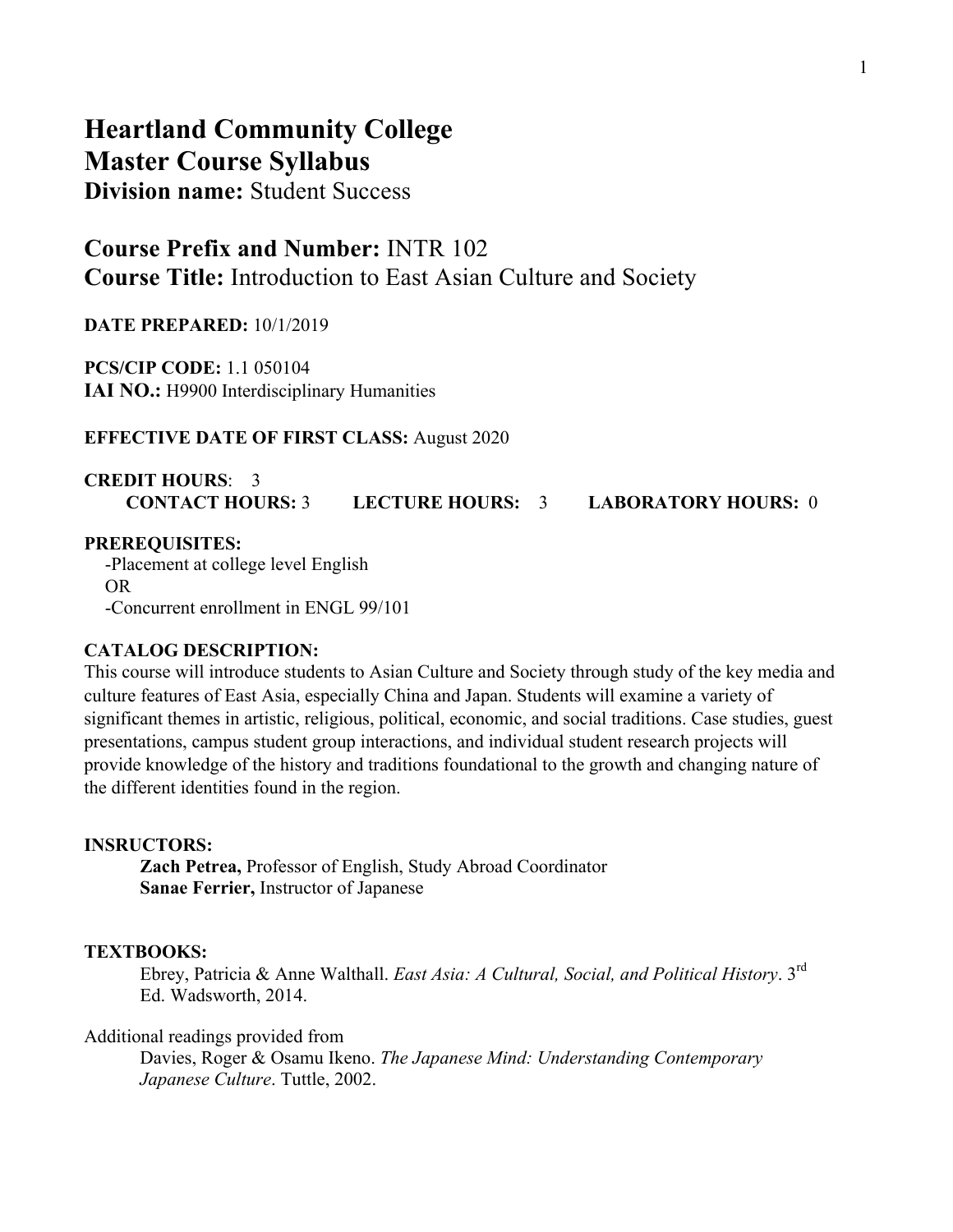Starr, JJohn Bryan. *Understanding China: A Guide to China's Economy, History, and Political Culture.* 3<sup>rd</sup> ed. Hill and Wang, 2010.

# **RELATIONSHIP TO ACADEMIC DEVELOPMENT PROGRAMS AND TRANSFERABILITY:**

INTR 102 fulfills 3 Hrs. of the semester hours of credit in Humanities required for the A.A. or A.S. degree. This course should transfer as part of the General Education Core Curriculum described in the Illinois Articulation Initiative to other Illinois colleges and universities participating in the IAI. However, students should consult an academic advisor for transfer information regarding particular institutions. Refer to www.iTransfer.org for information.

# **LEARNING OUTCOMES:**

| <b>Course Outcomes</b>                                   | <b>Essential</b> | Program                  | <b>Range of</b>               |
|----------------------------------------------------------|------------------|--------------------------|-------------------------------|
|                                                          | Competencies     | <b>Outcomes</b>          | <b>Assessment Methods</b>     |
|                                                          | PS/CT            | (POS)<br>PO <sub>1</sub> |                               |
| 1. Identify important historical, intellectual, and      |                  |                          | Essays & writing              |
| artistic movements that have taken place in<br>East Asia |                  |                          | assignments;<br>Presentation; |
| 2. Recognize some of the major works of                  |                  | PO <sub>2</sub>          | Group                         |
| painting, architecture, literature, music, and           |                  |                          | interaction/activity;         |
| philosophy that have contributed to East                 |                  |                          | Quizzes/Exams/Tests;          |
| Asian cultures and civilizations                         |                  |                          | Other activities              |
| 3. Articulate and communicate major ideas that           |                  |                          | identified by the UDL         |
| have informed the principal intellectual and             |                  |                          | framework to be               |
| aesthetic movements within East Asia                     |                  |                          | determined by                 |
| cultures and civilizations                               |                  |                          | instructor                    |
| 4. Identify the principal artists, writers,              |                  |                          | (homework, etc)               |
| statesmen, philosophers, scientists, and other           |                  |                          |                               |
| intellectuals who have made major                        |                  |                          |                               |
| contributions to the East Asian civilizations            |                  |                          |                               |
| and cultures                                             |                  |                          |                               |
| 5. Students analyze and compare the ways                 |                  |                          |                               |
| different cultures and perspectives address              |                  |                          |                               |
| questions and problems in their historic,                |                  |                          |                               |
| political, and social contexts                           |                  |                          |                               |
| 6. Analyze the extent that identity, assumptions,        | DI               |                          |                               |
| and social context influence his or her                  |                  |                          |                               |
| perspective or beliefs                                   |                  |                          |                               |
| 7. Articulate both in speech and in writing those        | CO               | PO <sub>3</sub>          |                               |
| personal thoughts and observations that have             |                  |                          |                               |
| come about due to class assignments and                  |                  |                          |                               |
| discussions                                              |                  |                          |                               |
| 8. Identify appropriate topics for scholarly             | E/SR             | PO <sub>4</sub>          |                               |
| research in the culture and civilization of East         |                  |                          |                               |
| Asia, utilize standard bibliographic and other           |                  |                          |                               |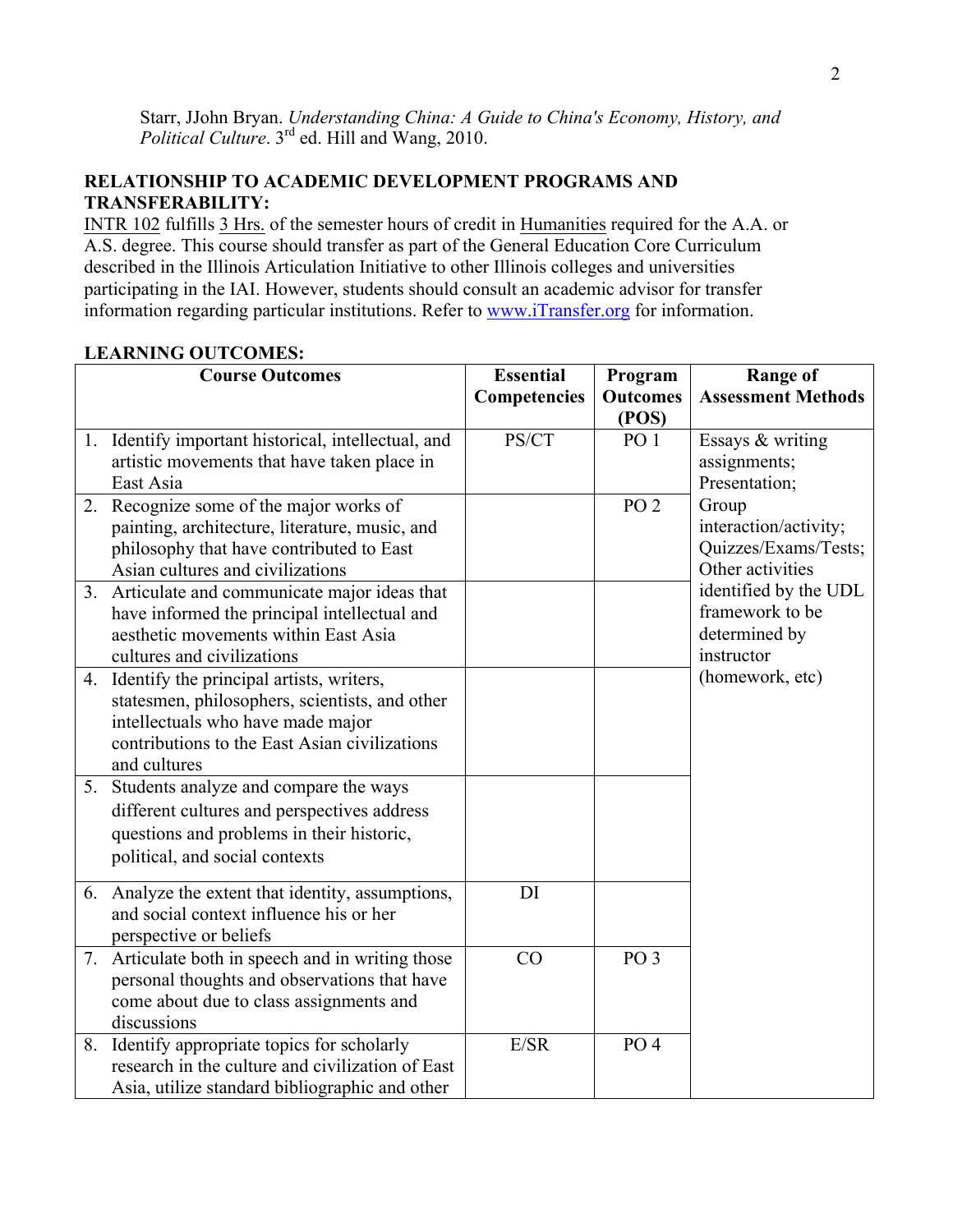| research tools, select suitable sources and   |  |  |
|-----------------------------------------------|--|--|
| methodology, and write papers presenting the  |  |  |
| results of their research while observing the |  |  |
| conventions of scholarly discourse            |  |  |

# **Essential Competencies:**

- **Ethics/Social responsibility (E/SR):** Students ethically engage with and respond to academic, civic, social, environmental, technological or economic challenges at local, national or global levels
- **Communication (CO)**: Students develop and present an effective message using various modalities suitable to the topic, purpose and audience.
- **Problem Solving/Critical Thinking (PS/CT):** Students identify and interpret problems to engage in thinking that is informed by evidence; or students apply strategies and procedures to arrive at a workable solution.
- **Diversity (DI):** Students recognize their own attitudes and values as well as those of others and demonstrate respect for others with diverse perspectives, behaviors and identities.

# **Program Outcomes:**

- 1. Demonstrates knowledge of other cultures including beliefs, values, perspectives, practices, and products
- 2. Understands the human interconnections (economic, political, cultural, artistic, etc) across national and regional boundaries
- 3. Create visual, oral and written messages, in the forms and styles appropriate for the communications professions, audiences, and purposes they serve
- 4. Uses knowledge of diverse cultural frames of reference, and alternate perspectives to think critically and solve problems

# **COURSE/LAB OUTLINE:**

- 1. East Asian geography and history
- 2. Knowing Yourself: Cultures and Identities in East Asia
	- 1. Art and cultural values
	- 2. Social interactions and expectations
- 3. Knowing Ones' Place: Social Structure in East Asia
	- 1. political systems and hierarchy
	- 2. Education, nationalism and economics
	- 3. religious beliefs and practices (Daoism, Confucianism, Buddhism, etc)
- 4. Knowing Our Place in the World: State and Social Relations in East Asia
	- 1. Environmental and health concerns
	- 2. Globalization & International Relations

# **REQUIRED WRITING AND READING:**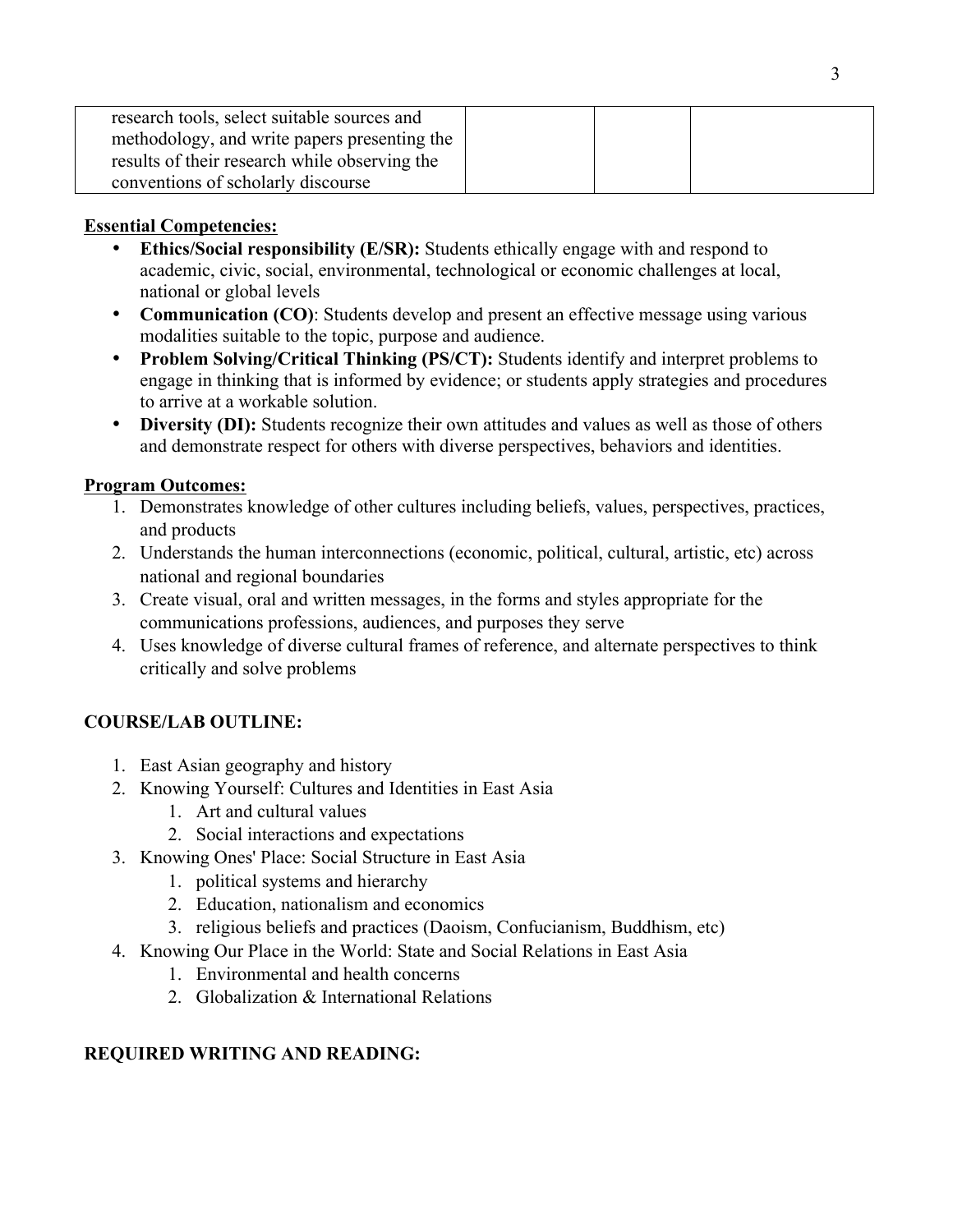This course requires a minimum of 3000 words (10 pages) of writing across all assignments, some of which will include formal writing with the introduction of secondary research.

There will also be approximately 20 pages of reading per week, including the textbook(s) and appropriate supplementary reading assignments.

## **METHOD OF EVALUATION:**

| <b>Assessment Method</b>          | % of final grade |
|-----------------------------------|------------------|
| <b>Weekly Writing Assignments</b> | $20\%$           |
| Presentation                      | $15\%$           |
| Group Participation & Activities  | $15\%$           |
| Quizzes/Exams/Tests               | $30\%$           |
| <b>Final Project</b>              | $20\%$           |
|                                   |                  |
| TOTAL                             | $100\%$          |

## **Grading System**

| $90-100\%$  | A |
|-------------|---|
| $80 - 89\%$ | B |
| $70 - 79\%$ | C |
| $60 - 69\%$ | D |
| Below 60%   | F |

### **MAJOR ASSIGNMENTS:**

### **Weekly Writing Assignments**

Students will write 6 short essays (2-3 pages each) in response to a topic of interest in each unit of the course. Students will be responsible for researching their selected unit topic and providing at least two sources in addition to the course textbook.

### **Presentation Guidelines**

Choose one of the organizations from the "Making Connections" or "Making a Difference" section at the end of any chapter in Scott Sernau's *Global Problems* which is on hold at the library. Prepare a 10-15 minute presentation to focus on:

- The problem(s) or ethical issue(s) with which the organization is concerned;
- The organization's mission or philosophy;
- Examples of the organization's active work to confront the problem $(s)$  or issue $(s)$ ;
- How the organization and its work are related to the wider themes of globalization (equality, sustainability, peace);
- Similar problems that exist in your own home town or state and how they could be addressed;
- How your recommendations reflect your own values.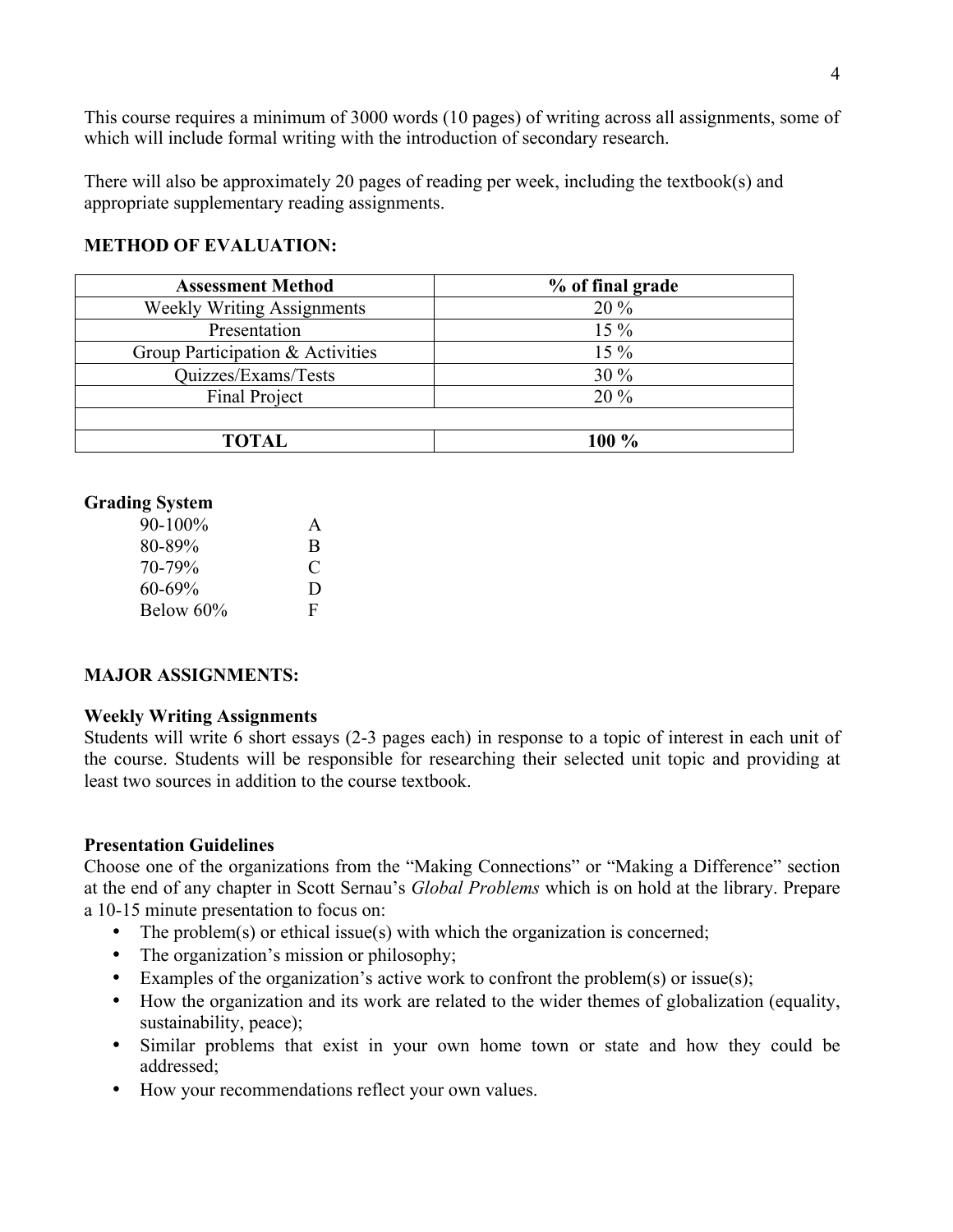In addition,

- Use media, PowerPoint, and/or other visual aids to illustrate your topic.
- Prepare a short list of questions to lead the class in a discussion of your topic after the presentation

# **Final Project**

*Objective:* Expand on your oral presentation to create a Research Proposal

## *Requirements*:

- After your presentation, create a 6-7 pages (double-spaced, Times 12pt font) research essay
- Define your topic with a brief summary (2-3 pages) of the global issue you are targeting, and the organization you selected to research. As in your presentation, summarize the problem(s) or issue(s) that the organization is concerned with, the organization's mission or philosophy, and examples of the organization's active work to confront the problem(s) or issue(s).
- After making your presentation and leading the class in discussion, propose your research plan, stating how you would pursue this topic further, should you have further resources and time.
- Suggestions for conceptualizing your research:
	- o Propose a theoretical model with which to approach the topic;
	- o Propose field research, which would allow you to observe and collect data;
	- o Investigate sources of funding, compile an estimated budget, and describe how the funds will be used to carry out your research.
- Include a Bibliography of no fewer than 5 print sources in addition to any websites.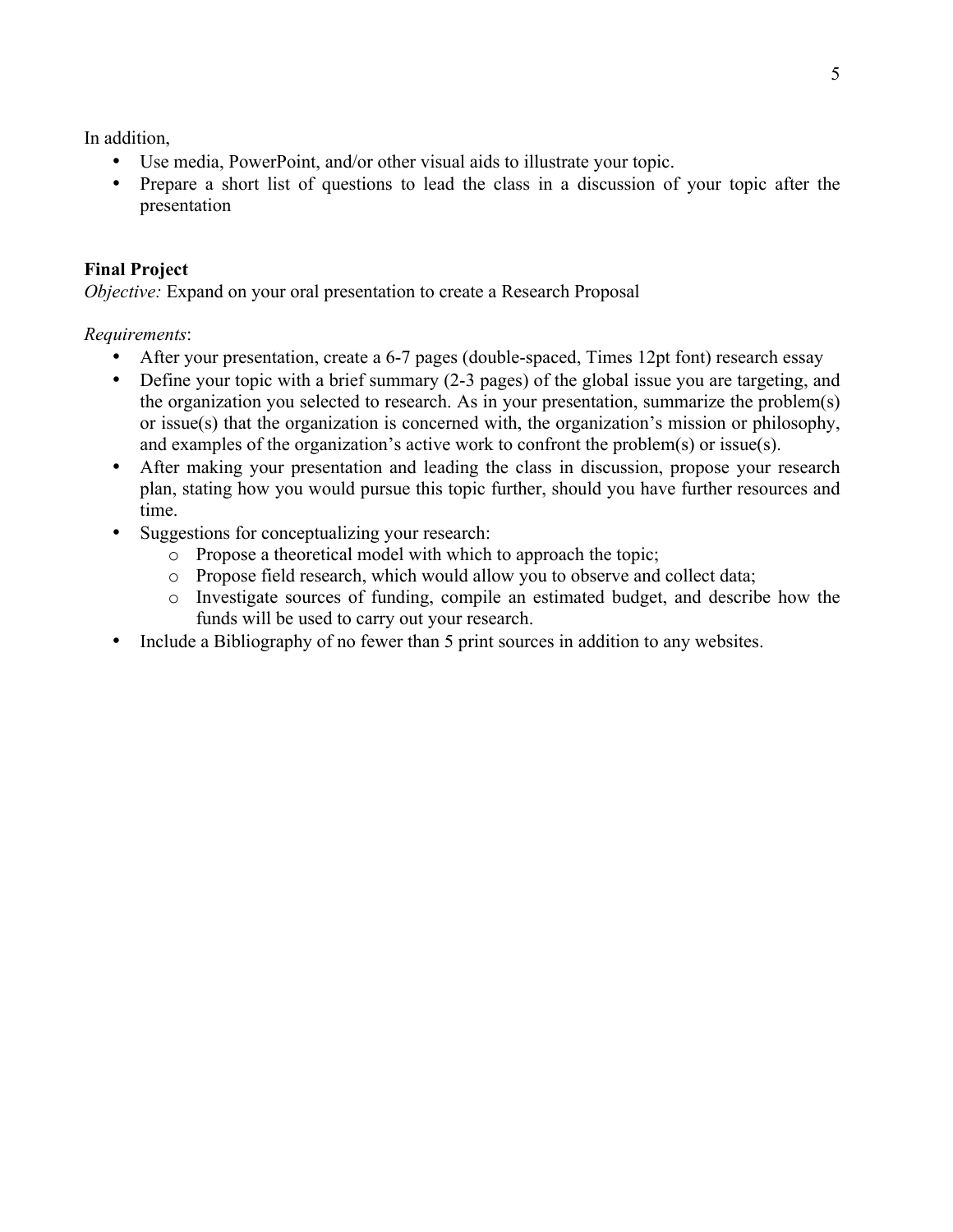### **SAMPLE COURSE CALENDAR**

#### **I. Week I: FOUNDATIONS AND EMERGENCE**

- a. Geography
- b. Historical overview

#### **Week II**

- c. Philosophy & Religion
	- i. Confucius
	- ii. Daoism
	- iii. Buddhism
	- iv. Shinto
- d. The Mandate of Heaven
- e. Short Write 1 due

#### **Week III**

- f. Society & Family
	- i. Structure
	- ii. Writing
	- iii. Food
- g. Records of the Grand Historian

#### **Week IV**

- h. Politics & Dynasty
	- i. Military
	- ii. Heredity
	- iii. Silk road
- i. Short Write 2 due

# **II. Week V MIDDLE AGES & EMPIRE**

- a. Mongol invasion
- b. Shoguns
- c. Ming Dynasty

### **Week VI.**

- d. Education & Urban Culture
	- i. Songs & Culture
		- 1. (*Guest Lecture: Doug Salokar, Professor of Music*)
	- ii. American in China
	- 1. (*Guest Lecture: Jennifer Pauken, Distinguished Professor of English,*)
- e. Short Write 3 due

### **Week VII**

- f. Arts, Painting
	- i. Landscape painting